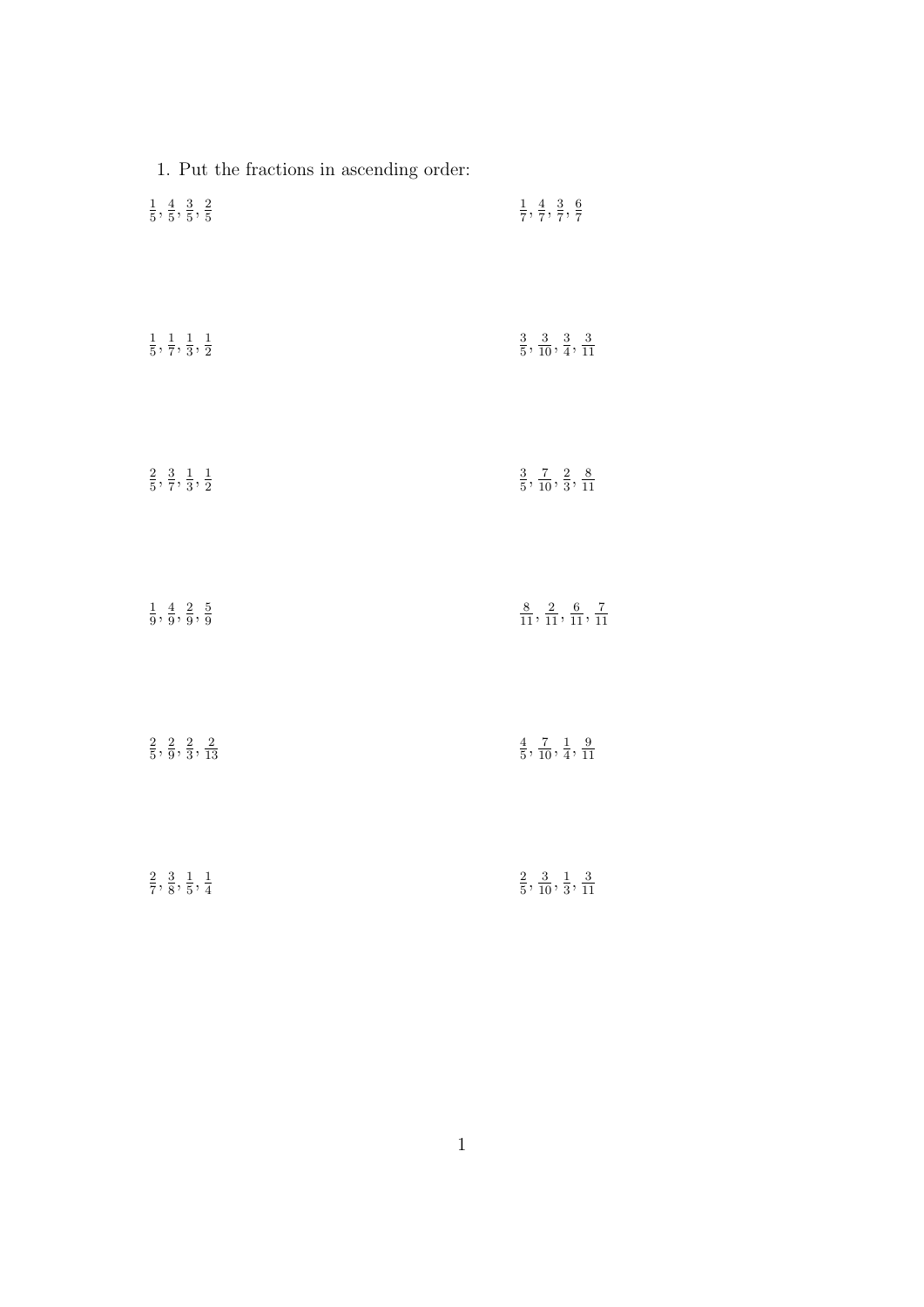| 2. Put the fractions in descending order:                |                                                          |
|----------------------------------------------------------|----------------------------------------------------------|
| $\frac{3}{5}, \frac{4}{5}, \frac{6}{5}, \frac{7}{5}$     | $\frac{8}{7}, \frac{4}{7}, \frac{3}{7}, \frac{6}{7}$     |
| $\frac{11}{5}, \frac{11}{7}, \frac{11}{3}, \frac{11}{2}$ | $\frac{7}{5}, \frac{7}{10}, \frac{7}{4}, \frac{7}{11}$   |
| $\frac{3}{5}, \frac{3}{7}, \frac{2}{3}, \frac{1}{2}$     | $\frac{3}{4}, \frac{7}{11}, \frac{2}{3}, \frac{8}{11}$   |
| $\frac{1}{9}, \frac{3}{9}, \frac{2}{9}, \frac{7}{9}$     | $\frac{8}{11}, \frac{2}{11}, \frac{6}{11}, \frac{4}{11}$ |
| $\frac{2}{15}, \frac{2}{19}, \frac{2}{13}, \frac{2}{11}$ | $\frac{4}{5}, \frac{9}{10}, \frac{1}{4}, \frac{9}{11}$   |
| $\frac{2}{7}, \frac{3}{10}, \frac{2}{5}, \frac{1}{4}$    | $\frac{4}{5}, \frac{7}{10}, \frac{2}{3}, \frac{8}{11}$   |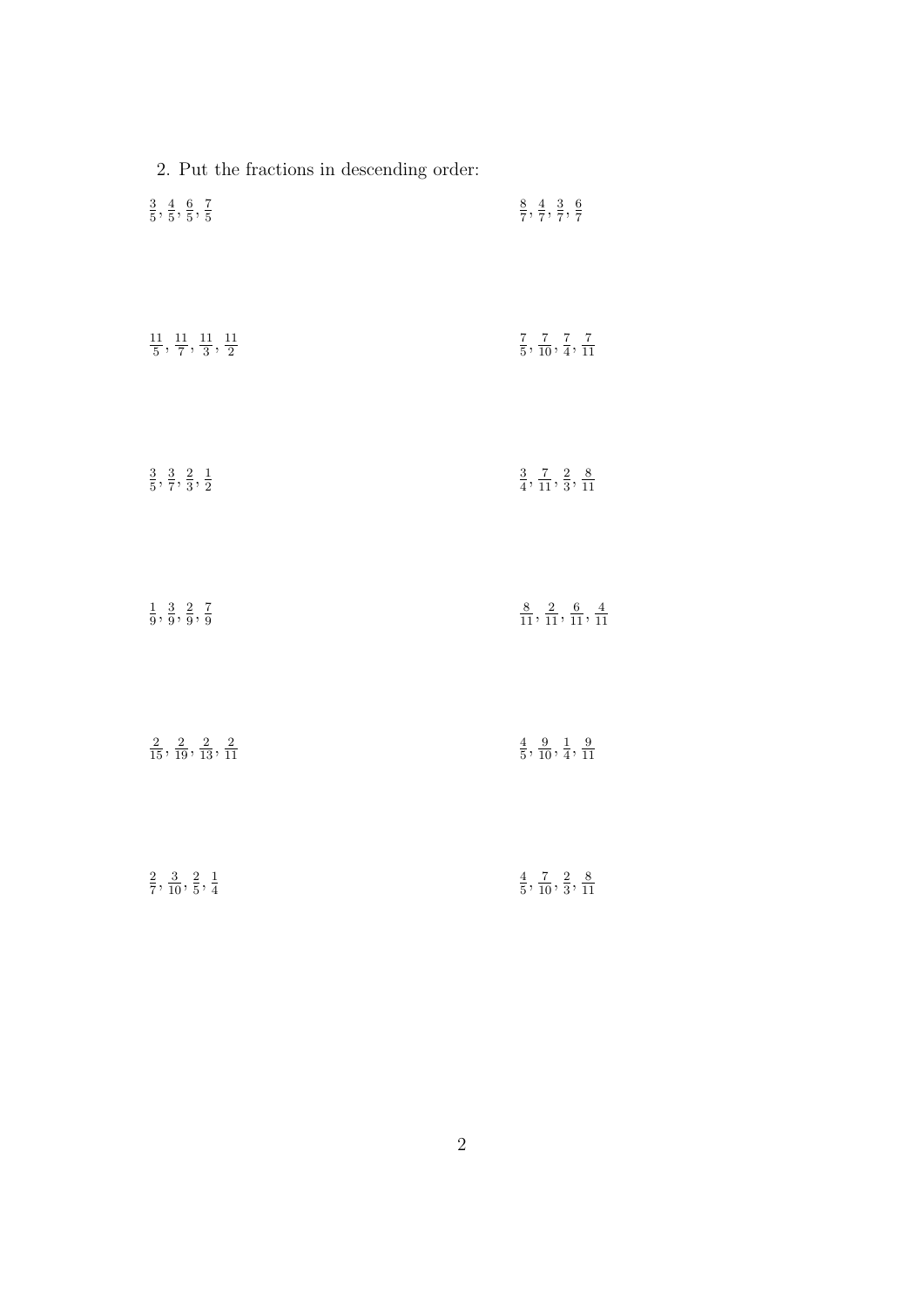3.

## Write 4 as a fraction of 7 Write 3 as a fraction of 8

Write 2 as a fraction of 8 Write 2 as a fraction of 10

Write 20 as a fraction of 8 Write 24 as a fraction of 16

Write 2 as a fraction of 7 Write 3 as a fraction of 11

Write 2 as a fraction of 12 Write 2 as a fraction of 6

Write 22 as a fraction of 8 Write 26 as a fraction of 16